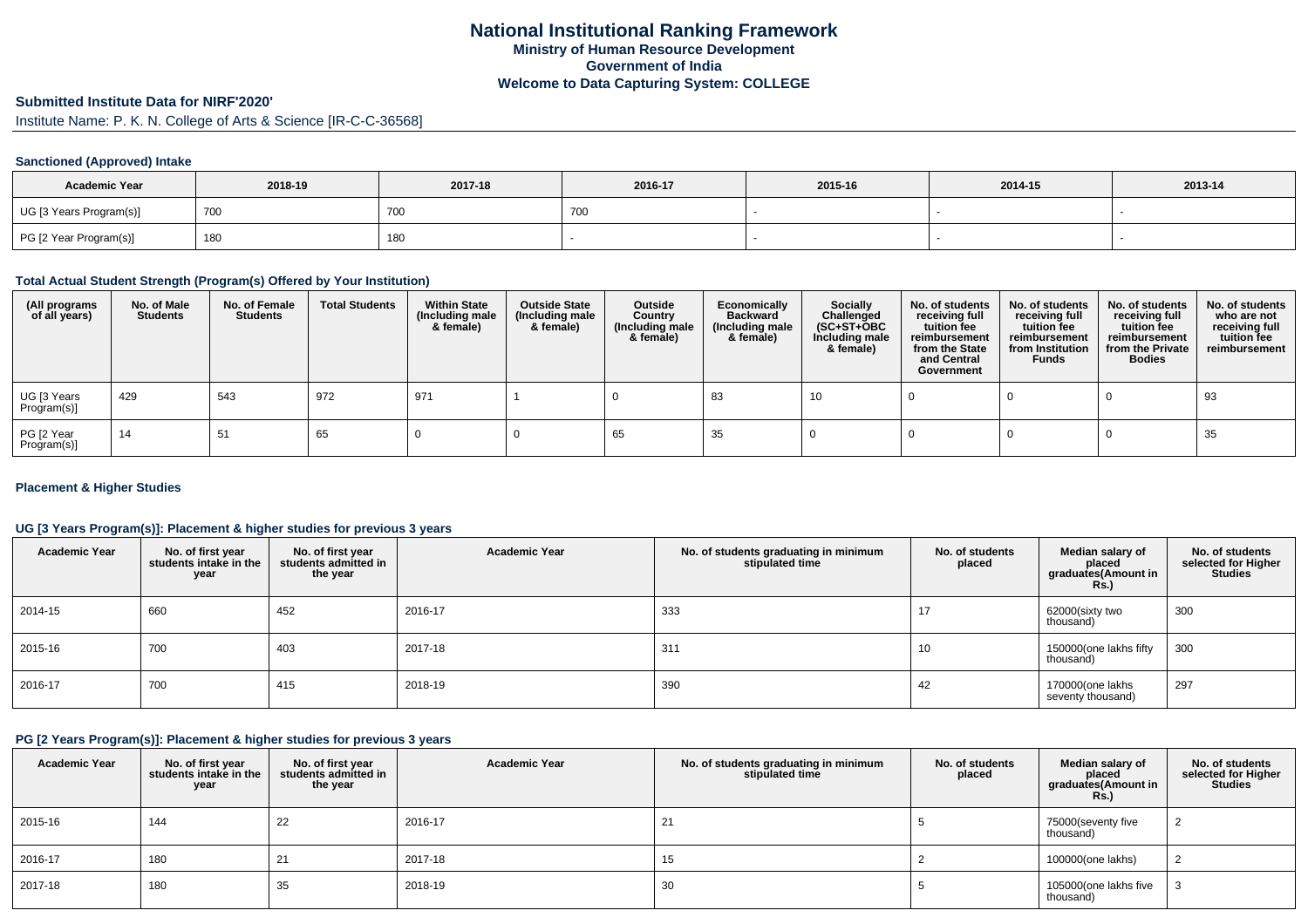#### **Financial Resources: Utilised Amount for the Capital expenditure for previous 3 years**

| <b>Academic Year</b>                                                                                 | 2018-19                                       | 2017-18                                         | 2016-17                                      |  |  |  |  |  |  |  |  |
|------------------------------------------------------------------------------------------------------|-----------------------------------------------|-------------------------------------------------|----------------------------------------------|--|--|--|--|--|--|--|--|
|                                                                                                      | <b>Utilised Amount</b>                        | <b>Utilised Amount</b>                          | <b>Utilised Amount</b>                       |  |  |  |  |  |  |  |  |
| Annual Capital Expenditure on Academic Activities and Resources (excluding expenditure on buildings) |                                               |                                                 |                                              |  |  |  |  |  |  |  |  |
| Library                                                                                              | 145364 (ONE LAKH FORTY FIVE THOUSAND THREE    | 51413 (FIFTY ONE THOUSAND FOUR HUNDRED AND      | 15417 (FIFTEEN THOUSAND FOUR HUDRED AND      |  |  |  |  |  |  |  |  |
|                                                                                                      | HUNDRED AND SIXTY FOUR ONLY)                  | THIRTEEN ONLY)                                  | SEVENTEEN ONLY)                              |  |  |  |  |  |  |  |  |
| New Equipment for Laboratories                                                                       | 531708 (FIVE LAKH THIRTY ONE THOUSAND SEVEN   | 541033 (FIVE LAKH FORTY ONE THOUSAND AND THIRTY | 387236 (THREE LAKH EIGHTY SEVEN THOUSAND TWO |  |  |  |  |  |  |  |  |
|                                                                                                      | HUNDRED AND EIGHT ONLY)                       | THREE ONLY)                                     | HUNDRED AND THIRTY SIX ONLY)                 |  |  |  |  |  |  |  |  |
| Other expenditure on creation of Capital Assets (excluding                                           | 2521227 (TWENTY FIVE LAKH TWENTY ONE THOUSAND | 487347 (FOUR LAKH EIGHTY SEVEN THOUSAND THREE   | 449926 (FOUR LAKH FORTY NINE THOUSAND NINE   |  |  |  |  |  |  |  |  |
| expenditure on Land and Building)                                                                    | TWO HUNDRED AND TWENTY SEVEN ONLY)            | HUNDRED AND FORTY SEVEN ONLY)                   | HUNDRED AND TWENTY SIX ONLY)                 |  |  |  |  |  |  |  |  |

# **Financial Resources: Utilised Amount for the Operational expenditure for previous 3 years**

| Academic Year                                                                                                                                                                                   | 2018-19                                                                                       | 2017-18                                                                                    | 2016-17                                                                        |  |  |  |  |  |  |  |  |
|-------------------------------------------------------------------------------------------------------------------------------------------------------------------------------------------------|-----------------------------------------------------------------------------------------------|--------------------------------------------------------------------------------------------|--------------------------------------------------------------------------------|--|--|--|--|--|--|--|--|
|                                                                                                                                                                                                 | <b>Utilised Amount</b>                                                                        | <b>Utilised Amount</b>                                                                     | <b>Utilised Amount</b>                                                         |  |  |  |  |  |  |  |  |
| <b>Annual Operational Expenditure</b>                                                                                                                                                           |                                                                                               |                                                                                            |                                                                                |  |  |  |  |  |  |  |  |
| Salaries (Teaching and Non Teaching staff)                                                                                                                                                      | 14265822 (ONE CRORE FORTY TWO LAKH SIXTY FIVE<br>THOUSAND EIGHT HUNDRAD AND TWENTY TWO ONLY ) | 16519825 (ONE CRORE SIXTY FIVE LAKH NINTEEN<br>THOUSAND EIGHT HUDRED AND TWENTY FIVE ONLY) | 11559028 (ONE CRORE FIFTEEN LAKH FIFTY NINE<br>THOUSAND AND TWENTY EIGHT ONLY) |  |  |  |  |  |  |  |  |
| Maintenance of Academic Infrastructure or consumables and<br>other running expenditures (excluding maintenance of hostels<br>and allied services, rent of the building, depreciation cost, etc) | 611398 (SIX LAKSH ELEVEN THOUSAND THREE<br>HUNDERED AND NINETY EIGHT ONLY)                    | 1914425 (NINETEEN LAKH FOURTEEN THOUSAND FOUR<br>HUNDRED AND TWENTY FIVE ONLY)             | 967004 (NINE LAKH SIXTY SEVEN THOUSAND AND FOUR<br>ONLY)                       |  |  |  |  |  |  |  |  |
| Seminars/Conferences/Workshops                                                                                                                                                                  | $0$ (ZERO)                                                                                    | $0$ (ZERO)                                                                                 | 0 (ZERO)                                                                       |  |  |  |  |  |  |  |  |

# **PCS Facilities: Facilities of physically challenged students**

| 1. Do your institution buildings have Lifts/Ramps?                                                                                                        | Yes, more than 60% of the buildings |
|-----------------------------------------------------------------------------------------------------------------------------------------------------------|-------------------------------------|
| 2. Do your institution have provision for walking aids, includingwheelchairs and transportation from one building to another for<br>handicapped students? | No                                  |
| 3. Do your institution buildings have specially designed toilets for handicapped students?                                                                | Not available                       |

#### **Awards Details**

| 1. How many faculty member of your institution have received highly reputed national/international awards/recognition from central<br>government agencies in the previous academic year 2018-19 |  |
|-------------------------------------------------------------------------------------------------------------------------------------------------------------------------------------------------|--|
| 2. How many students of your institution have won international awards in the previous academic year 2018-19                                                                                    |  |

# **Faculty Details**

| Srno | Name                | Age | Designation                                         | Gender | Qualification | <b>Experience (In</b><br>Months) | <b>Is Associated</b><br><b>Last Year</b> | Currently<br>working with<br>institution? | <b>Joining Date</b> | <b>Leaving Date</b> | <b>Association type</b> |
|------|---------------------|-----|-----------------------------------------------------|--------|---------------|----------------------------------|------------------------------------------|-------------------------------------------|---------------------|---------------------|-------------------------|
|      | Dr R Ganesan        | 44  | Dean / Principal /<br>Director / Vice<br>Chancellor | Male   | Ph.D          | 247                              | Yes                                      | Yes                                       | 29-06-1998          | $- -$               | Regular                 |
|      | KARTHIGAIRAJA<br>N. | 35  | Assistant<br>Professor                              | Male   | M. Phil       | 43                               | Yes                                      | Yes                                       | 15-06-2015          | $- -$               | Regular                 |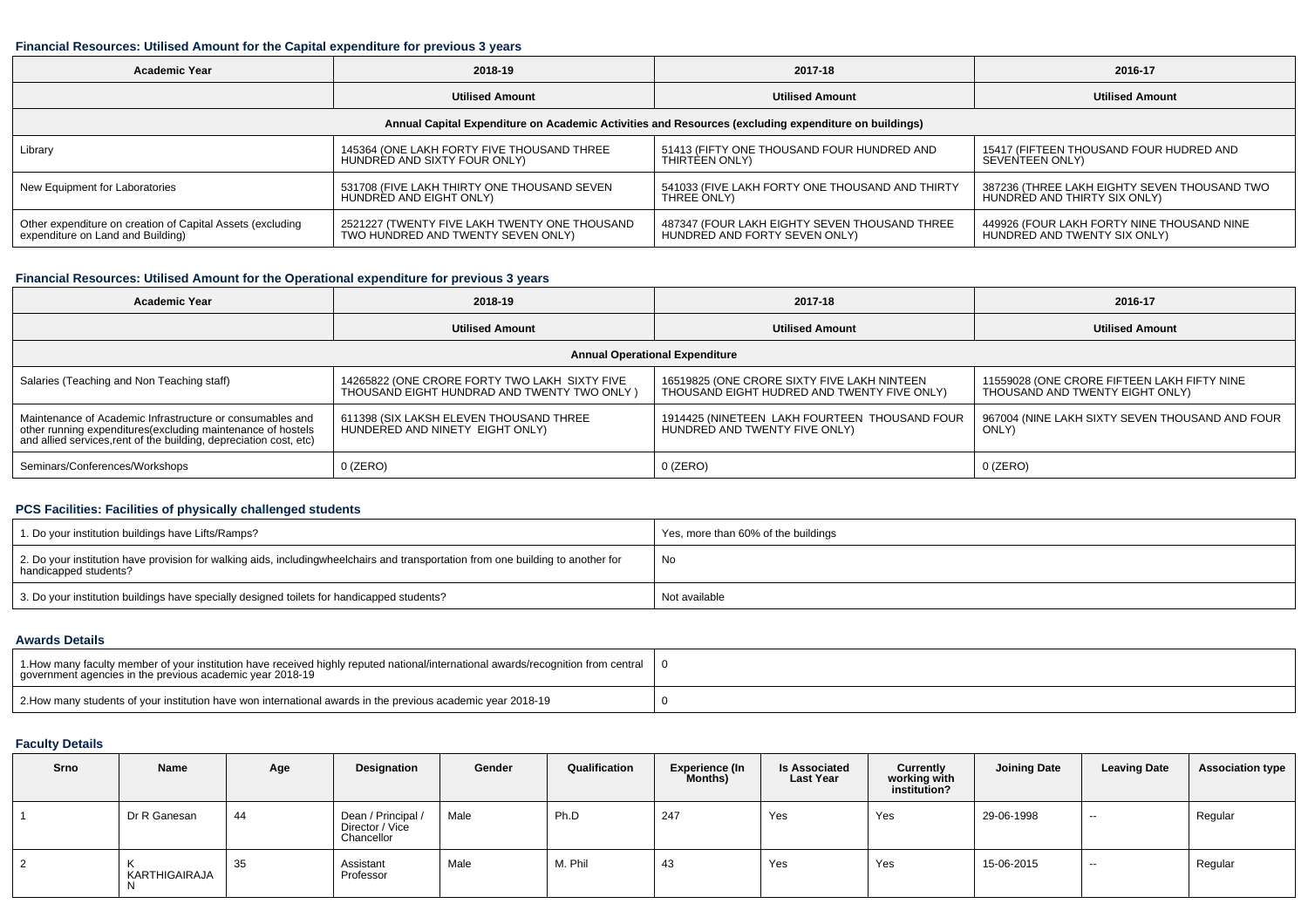| 3              | R VENKATESAN                      | 43 | Assistant<br>Professor | Male   | M. Phil    | 235 | Yes | Yes | 05-06-1999 | $\overline{\phantom{a}}$ | Regular |
|----------------|-----------------------------------|----|------------------------|--------|------------|-----|-----|-----|------------|--------------------------|---------|
| 4              | Dr B INDIRA                       | 44 | Assistant<br>Professor | Female | Ph.D       | 175 | Yes | Yes | 14-06-2004 | $\overline{\phantom{a}}$ | Regular |
| 5              | M SIVASAKTHI                      | 31 | Assistant<br>Professor | Male   | <b>SET</b> | 91  | Yes | Yes | 29-06-2011 | $\overline{\phantom{a}}$ | Regular |
| 6              | <b>B JAGADISH</b><br>CHANDRA BOSE | 41 | Assistant<br>Professor | Male   | M. Phil    | 163 | Yes | Yes | 17-06-2005 | $\overline{\phantom{a}}$ | Regular |
| $\overline{7}$ | M MAHALAKSHMI                     | 27 | Assistant<br>Professor | Female | M. Phil    | 43  | Yes | Yes | 15-06-2015 | $\overline{\phantom{a}}$ | Regular |
| 8              | M PUTHURAJA                       | 30 | Assistant<br>Professor | Male   | M. Phil    | 53  | Yes | Yes | 11-08-2013 | $\overline{\phantom{a}}$ | Regular |
| 9              | TH THIRIVENI                      | 33 | Assistant<br>Professor | Female | <b>MCA</b> | 49  | Yes | Yes | 18-12-2014 | $\overline{\phantom{a}}$ | Regular |
| 10             | D RAJALAKSHMI                     | 38 | Assistant<br>Professor | Female | M.A        | 24  | Yes | Yes | 24-07-2017 | $\overline{\phantom{a}}$ | Regular |
| 11             | M SANGEETHA<br><b>SARASWATHI</b>  | 32 | Assistant<br>Professor | Female | M. Phil    | 19  | Yes | Yes | 07-12-2017 | $\overline{\phantom{a}}$ | Regular |
| 12             | N MEENATCHI                       | 38 | Assistant<br>Professor | Female | M. Phil    | 73  | Yes | Yes | 30-06-2013 | $\overline{\phantom{a}}$ | Regular |
| 13             | J JAIKUMAR                        | 46 | Assistant<br>Professor | Male   | <b>NET</b> | 268 | Yes | Yes | 16-09-1996 | $\overline{\phantom{a}}$ | Regular |
| 14             | C RAJESHWARI                      | 31 | Assistant<br>Professor | Female | <b>NET</b> | 83  | Yes | Yes | 10-02-2012 | $\overline{\phantom{a}}$ | Regular |
| 15             | P<br>VEERAPANDIAN                 | 32 | Assistant<br>Professor | Male   | M. Phil    | 66  | Yes | Yes | 23-07-2012 | $\overline{\phantom{a}}$ | Regular |
| 16             | <b>T VENKATESH</b>                | 28 | Assistant<br>Professor | Male   | M. Phil    | 43  | Yes | Yes | 15-06-2015 | $\overline{\phantom{a}}$ | Regular |
| 17             | Dr T THAMARAI<br><b>SELVI</b>     | 37 | Assistant<br>Professor | Female | Ph.D       | 146 | Yes | Yes | 27-11-2006 | $\overline{\phantom{a}}$ | Regular |
| 18             | R PRIYA                           | 31 | Assistant<br>Professor | Female | M. Phil    | 79  | Yes | Yes | 01-06-2012 | $\overline{\phantom{a}}$ | Regular |
| 19             | M SATHIYA VENI                    | 37 | Assistant<br>Professor | Female | M. Phil    | 97  | Yes | Yes | 22-12-2010 | $\overline{\phantom{a}}$ | Regular |
| 20             | P UMA<br><b>MAHESHWARI</b>        | 39 | Assistant<br>Professor | Female | M. Phil    | 151 | Yes | Yes | 12-06-2006 | $\overline{\phantom{a}}$ | Regular |
| 21             | A JANITA                          | 38 | Assistant<br>Professor | Female | M. Phil    | 118 | Yes | Yes | 09-03-2009 | $\overline{\phantom{a}}$ | Regular |
| 22             | P<br><b>GANESHKUMAR</b>           | 30 | Assistant<br>Professor | Male   | <b>MCA</b> | 55  | Yes | Yes | 02-06-2014 | $\overline{\phantom{a}}$ | Regular |
| 23             | R SURIYA KALA                     | 35 | Assistant<br>Professor | Female | M. Phil    | 121 | Yes | Yes | 01-12-2008 | $\overline{\phantom{a}}$ | Regular |
| 24             | Κ<br><b>KESAVAPANDIA</b><br>N     | 31 | Assistant<br>Professor | Male   | M. Phil    | 28  | Yes | Yes | 27-07-2017 | $\overline{\phantom{a}}$ | Regular |
| 25             | S VELTHAI                         | 34 | Assistant<br>Professor | Female | M. Phil    | 24  | Yes | Yes | 25-07-2017 | ۰.                       | Regular |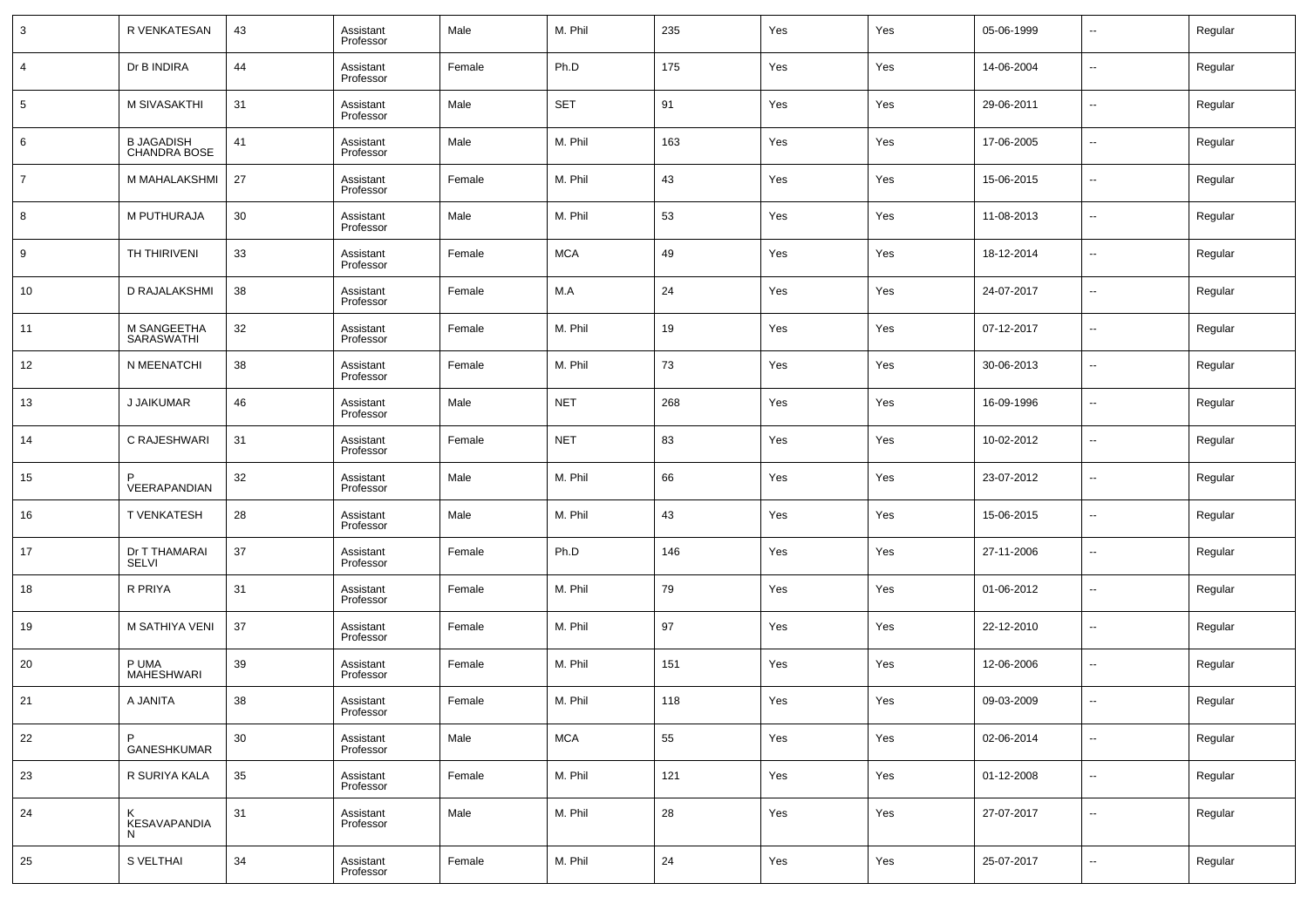| 26 | A<br>PRADEEPKUMAR               | 25 | Assistant<br>Professor | Male   | M.Sc.      | 17  | Yes | Yes | 05-02-2018 | $\overline{\phantom{a}}$ | Regular |
|----|---------------------------------|----|------------------------|--------|------------|-----|-----|-----|------------|--------------------------|---------|
| 27 | P JOURUTH                       | 31 | Assistant<br>Professor | Female | M. Phil    | 37  | Yes | Yes | 13-06-2016 | $\overline{\phantom{a}}$ | Regular |
| 28 | м<br><b>PANDEESWARI</b>         | 38 | Assistant<br>Professor | Female | <b>NET</b> | 31  | Yes | Yes | 13-06-2016 | $\overline{\phantom{a}}$ | Regular |
| 29 | P MANIKANDAN                    | 34 | Assistant<br>Professor | Male   | M. Phil    | 49  | Yes | Yes | 19-12-2014 | $\overline{\phantom{a}}$ | Regular |
| 30 | P K SIVAKUMAR                   | 52 | Assistant<br>Professor | Male   | M. Phil    | 245 | Yes | Yes | 12-08-1998 | $\overline{\phantom{a}}$ | Regular |
| 31 | C CHELLAPADI                    | 38 | Assistant<br>Professor | Male   | <b>NET</b> | 132 | Yes | Yes | 24-01-2008 | $\overline{\phantom{a}}$ | Regular |
| 32 | <b>G KAVITHA</b>                | 30 | Assistant<br>Professor | Female | M. Phil    | 54  | Yes | Yes | 10-07-2014 | $\overline{\phantom{a}}$ | Regular |
| 33 | S UMADEVI                       | 34 | Assistant<br>Professor | Female | M. Phil    | 66  | Yes | Yes | 03-07-2013 | $\overline{\phantom{a}}$ | Regular |
| 34 | R POORNIMA                      | 32 | Assistant<br>Professor | Female | M. Phil    | 43  | Yes | Yes | 15-06-2015 | $\overline{\phantom{a}}$ | Regular |
| 35 | <b>D SWATHI</b>                 | 30 | Assistant<br>Professor | Female | M. Phil    | 28  | Yes | Yes | 01-07-2017 | $\overline{\phantom{a}}$ | Regular |
| 36 | S CHITRA DEVI                   | 30 | Assistant<br>Professor | Female | M. Phil    | 55  | Yes | Yes | 02-06-2014 | $\overline{\phantom{a}}$ | Regular |
| 37 | T G MANIKUMAR                   | 32 | Assistant<br>Professor | Male   | <b>MCA</b> | 39  | Yes | Yes | 27-07-2016 | $\overline{\phantom{a}}$ | Regular |
| 38 | S MUTHURAJ                      | 39 | Assistant<br>Professor | Male   | <b>NET</b> | 36  | Yes | Yes | 01-09-2016 | $\overline{\phantom{a}}$ | Regular |
| 39 | S DEVI                          | 26 | Assistant<br>Professor | Female | M.Sc.      | 37  | Yes | Yes | 15-06-2016 | $\overline{\phantom{a}}$ | Regular |
| 40 | P<br>SIVAKAMASUND<br>ARI        | 44 | Assistant<br>Professor | Female | M. Phil    | 42  | Yes | Yes | 20-07-2015 | $\overline{\phantom{a}}$ | Regular |
| 41 | M SATHYA                        | 30 | Assistant<br>Professor | Female | M. Phil    | 42  | Yes | Yes | 20-07-2015 | --                       | Regular |
| 42 | В<br>VIJAYACHANDRA<br>N         | 51 | Assistant<br>Professor | Male   | M. Phil    | 247 | Yes | Yes | 19-06-1998 | --                       | Regular |
| 43 | R<br><b>JOTHIRAMALING</b><br>AM | 29 | Assistant<br>Professor | Male   | M. Phil    | 67  | Yes | Yes | 01-06-2013 | $\overline{\phantom{a}}$ | Regular |
| 44 | D S GNANARANI                   | 32 | Assistant<br>Professor | Female | M. Phil    | 90  | Yes | Yes | 01-07-2011 | $\overline{\phantom{a}}$ | Regular |
| 45 | V ISAKKIRAJAN                   | 41 | Assistant<br>Professor | Male   | M. Phil    | 221 | Yes | Yes | 11-08-2000 | $\sim$                   | Regular |
| 46 | R<br>RAMACHANDRA<br>N           | 31 | Assistant<br>Professor | Male   | M. Phil    | 103 | Yes | Yes | 01-06-2010 | $\sim$                   | Regular |
| 47 | R USHA<br>NANTHINI              | 46 | Assistant<br>Professor | Female | M. Phil    | 73  | Yes | Yes | 10-12-2012 | $\overline{\phantom{a}}$ | Regular |